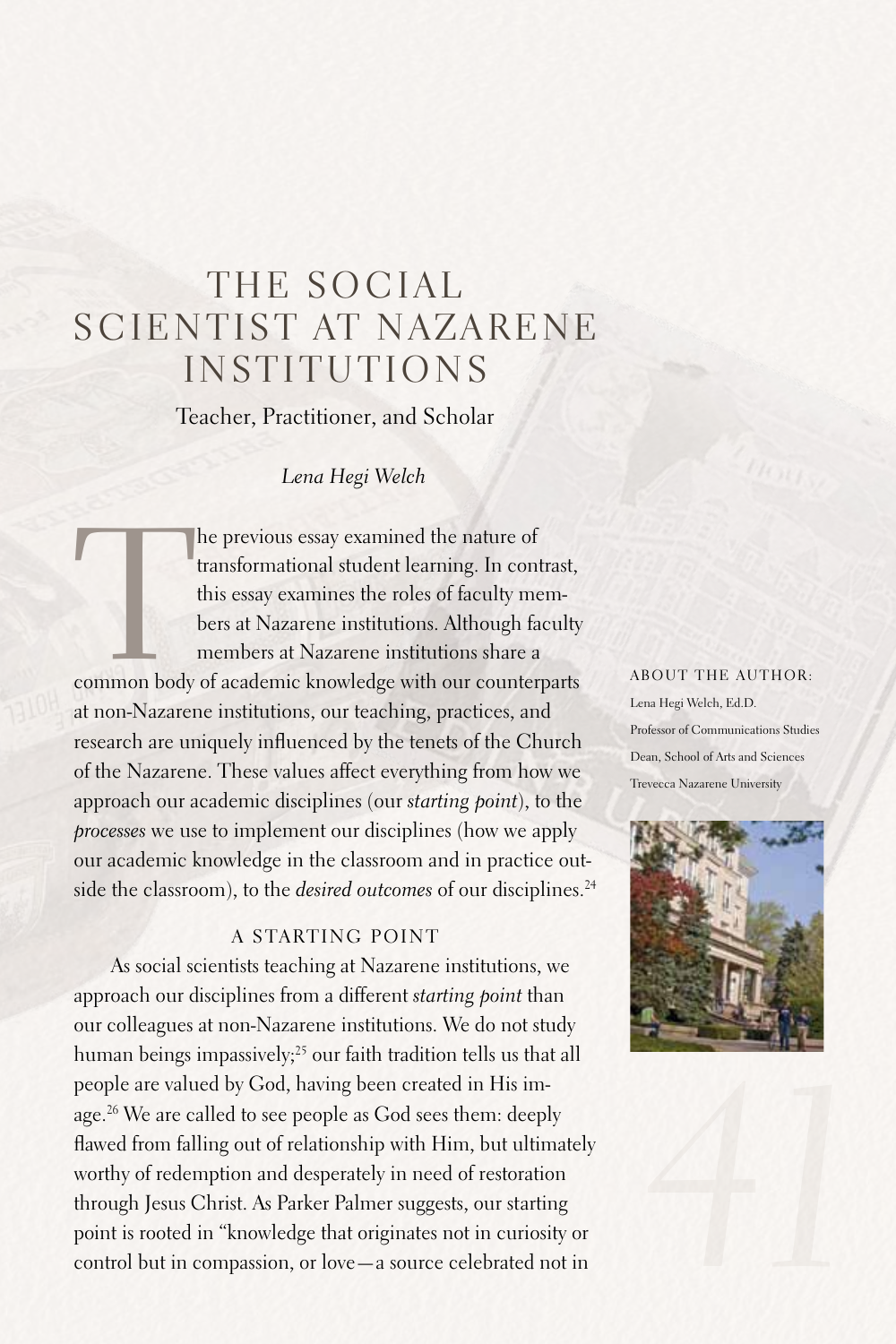our intellectual tradition but in our spiritual heritage."27 We believe human suffering originates from broken relationship with God.Flawed society, dysfunctional family relationships, unjust government, financial inequity, and political power struggles exist as a result of humanity's separation from God. 28



Closely related to the concept of human worth is the concept of human freedom. The Church of the Nazarene maintains that God, having created human beings in His image and likeness, gives each person the freedom to choose his or her relationship to Him (God) and others. <sup>29</sup> As social scientists, we recognize that our disciplines enrich a person's understanding of his or her choices. Our disciplines help us to understand better the context out of which such choices are made; the patterns of relationships that influence thought and behavior; and the interaction of physical and social environments. Our disciplines assist human beings in identifying truths about themselves and others.

## The Processes: Applying Our Disciplines

The tenets of the Nazarene denomination also influence the *processes* of our disciplines, or how we actually teach, practice, and do research in our fields. We believe that God's love is transformational: He changes lives. 30 We are called to partner with God in His work with compassion and a desire for social justice. 31 Importantly, we do not work alone or rely on our own efforts, but with God's help and in cooperation with other Christians, we are called to use our knowledge of culture, communication, environment, family structures, the human mind, human behavior, distribution of wealth, and political power to change the lives of others.As teachers at Nazarene institutions, we must challenge students to join us in partnership with God, to be compassionate, to seek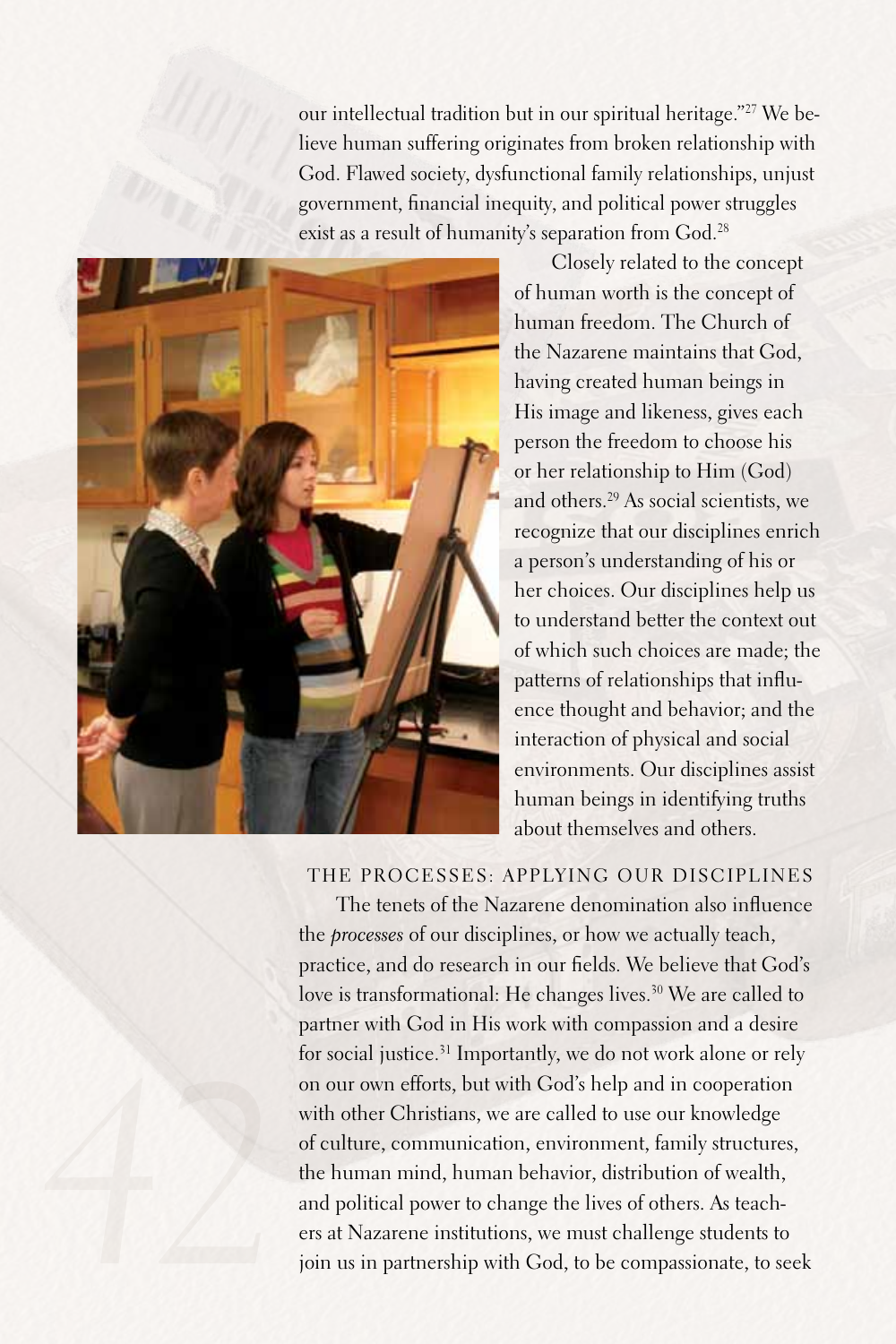social justice, and to demonstrate their faith so that others are drawn to Jesus Christ. Our partnership with God gives us a hopeful, optimistic confidence that "human nature, and

ultimately society can be radically and permanently changed by the grace of God."32 As social scientists and agents of God, we are challenged to apply the knowledge we gain to change dysfunctional family dynamics; to establish more equitable systems of producing and distributing wealth; to use media as



means of informing and shaping culture in redemptive ways; to create criminal justice systems that truly rehabilitate; and to improve natural and human-made environments to make them more sustainable.

Social scientists at Nazarene institutions should be humple in understanding, knowing that our perspective of any situation is limited by our finite humanity; only God is omniscient. As Eileen Hulme and Paul Kaak describe ocial scientists at Nazarene institutions should be humble in understanding, knowing that our perspective of any situation is limited by our finite humanity; only Christian faculty members, "[O]ur place in the kingdom of God is always as a child of God firmly rooted in a sense of awe and humility."33 Yet, we are also called to excellence of soul, body, mind, and strength. 34 We must remain knowledgeable in our disciplines and demonstrate quality in teaching and scholarship so that our work is respected by others in our disciplines who may not understand or share our beliefs. We are also asked to practice "toleration to others who disagree with us on matters not essential to salvation."35 Social scientists at Nazarene institutions should be particularly open-minded in accepting people, in looking beyond another person's belief system to discern value and truth in their lives.

As instructors at Nazarene institutions, we are challenged to mindfully integrate faith in our teaching. Harold Heie suggests instructors pose integrative questions that encourage students to consider the relationship between faith and learning. He offers the following sample questions for disciplines in the social sciences:

• Political Science: What is the role of forgiveness in international relations?

*As instructors at Nazarene institutions, we are challenged to mindfully integrate faith in our teaching.*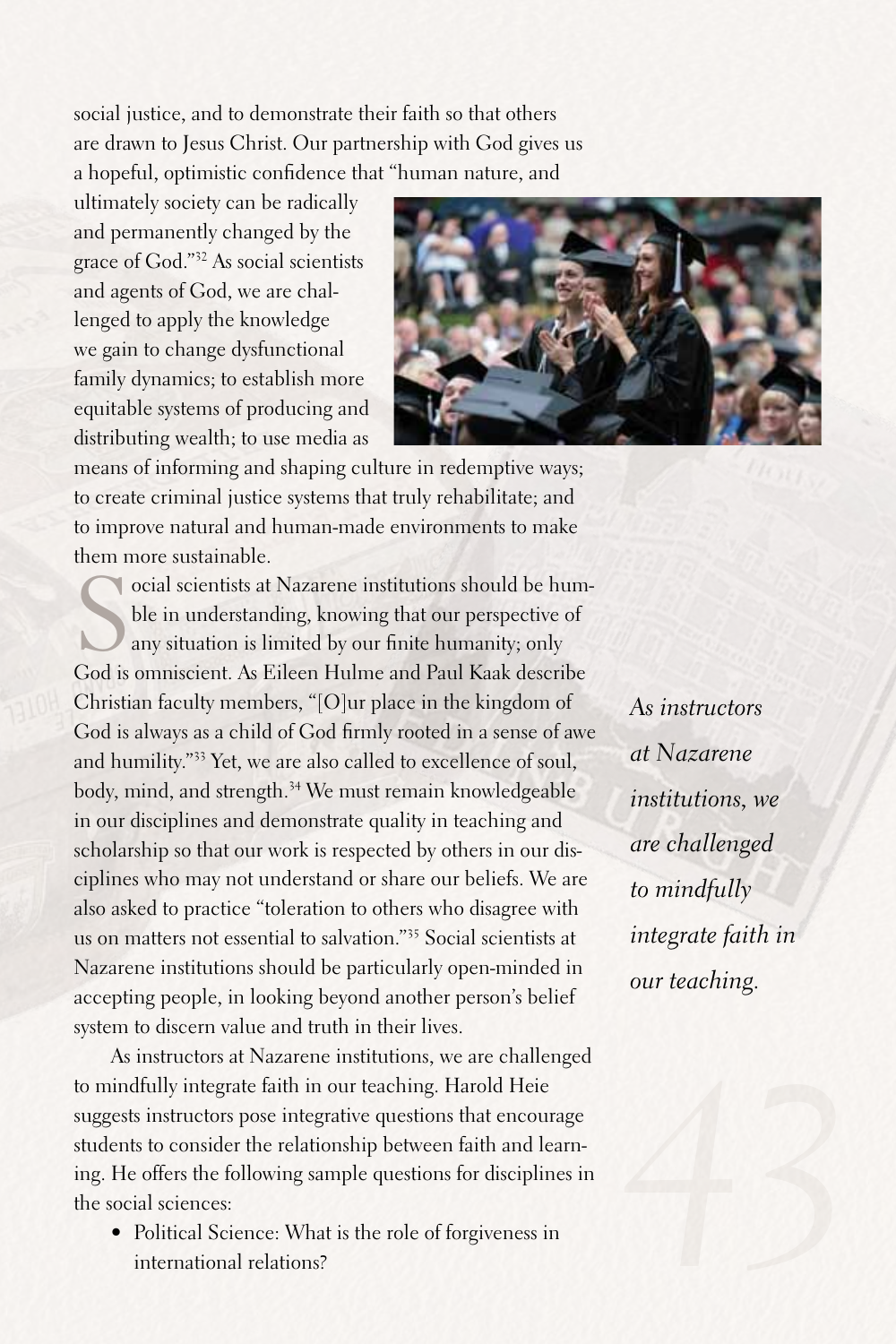- Economics: What is the relationship between the quest for profitability and the Christian call for compassion and justice?
- Sociology: To what extent are social problems caused by inadequacies in societal structures or by individual or group irresponsibility?
- Criminal Justice: To what extent should the penal system be retributive or restorative, or both?
- Communications: What is the potential for finding common ground through dialogue when the conversa-



tionalists are embedded in different traditions?36

Wrestling with these kinds of questions pushes students to find their "coherence in Christ,"37 recognizing their role as agents of God and embracing the inherent connections between academic study and spiritual growth.

Desired Outcomes Finally, the tenets of the Church of the Nazarene influence

the *desired outcomes* of a social scientist.As Palmer notes, "The goal of a knowledge arising from love is the reunification and reconstruction of broken selves and worlds."38 Nazarene theology includes the fact that the optimism of grace allows human beings to participate with God in the establishment of God's kingdom on earth. Through the person of Jesus Christ, God seeks for individuals to be reconciled to Him and to each other. The restoration of relationship to God and others becomes the ultimate means of finding individual wholeness, promoting societal justice, reuniting families, breaking the cycle of poverty, promoting effective political change, and creating mediated communication that positively influences culture.

Few of us would disagree that the world is becoming increasingly complex and interconnected. 39 The need for social scientists who believe—and implement—the teachings of Jesus as expressed by the Church of the Nazarene has